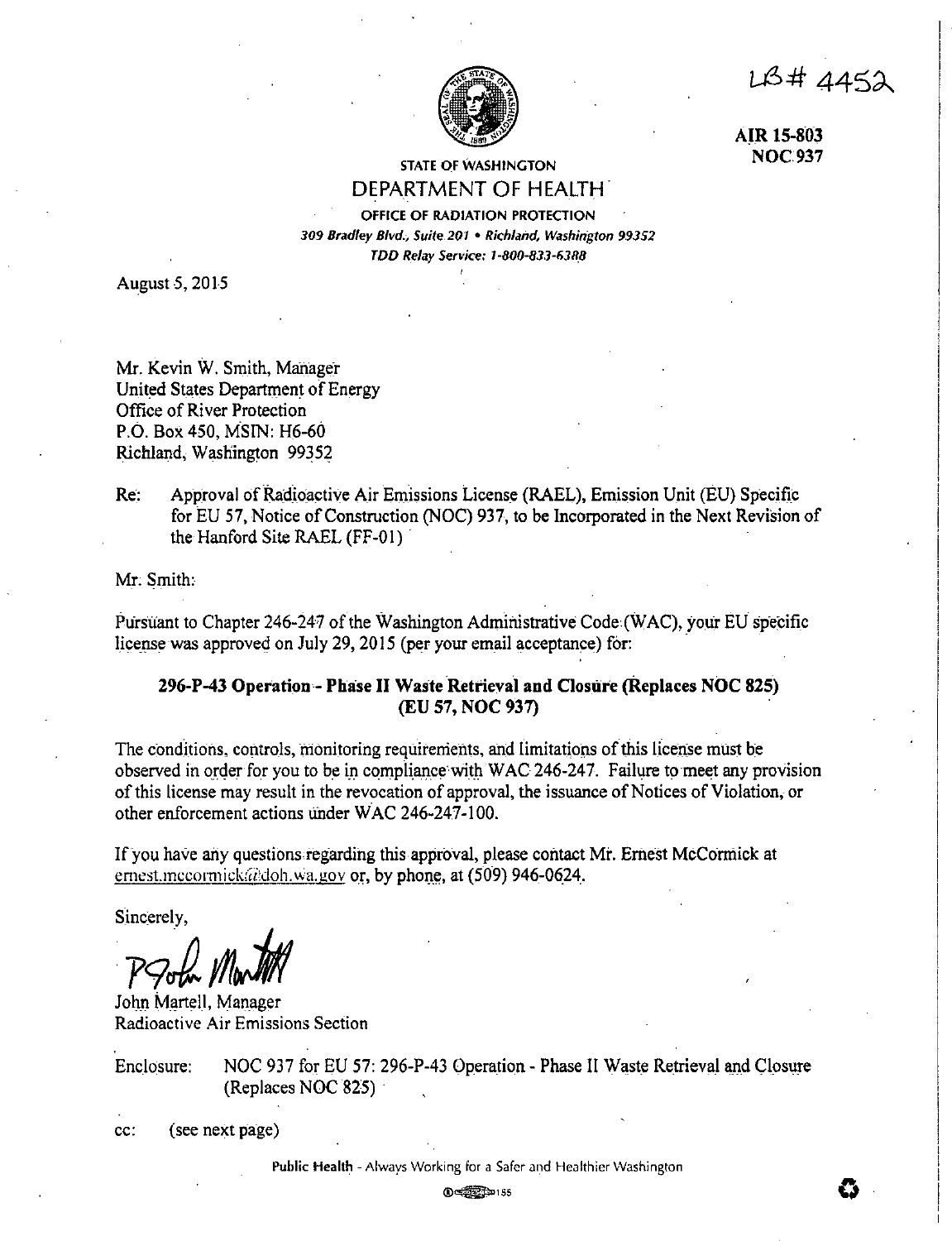Mr. Kevin W. Smith August 5, 2015 Page 2 of 2

cc: Ruth Allen, WRPS Matthew Barnett, PNNL Shawna Serven, WDOH Lucinda Borneman, WRPS Lee Bostic, BNI Dennis Bowser, USDOE-ORP Cliff Clark, USDOE-RL Jack Donnelly, WRPS Rick Engelmann, CHPRC Dennis Faulk, EPA Eric Faust, USDOE-RL Gary Fritz, MSA Phil Gent, Ecology Robert Haggard, BNI Jessica Joyner, WRPS Reed Kaldor, MSA Paul Karschnia, CHPRC Ed MacAlister, USDOE-RL Ernest McCormick, WDOH Valarie Peery, Ecology Maria Skorska, Ecology Bryan Trirnberger, USDOE-ORP Randy Utley, WDOH Jeff Voogd, WRPS Joan Woolard, MSA Davis Zhen, EPA Environmental Portal RAES Tracking: Follow up to LB# 4441; RAES 850 and 15-53; NOC 937; EU 57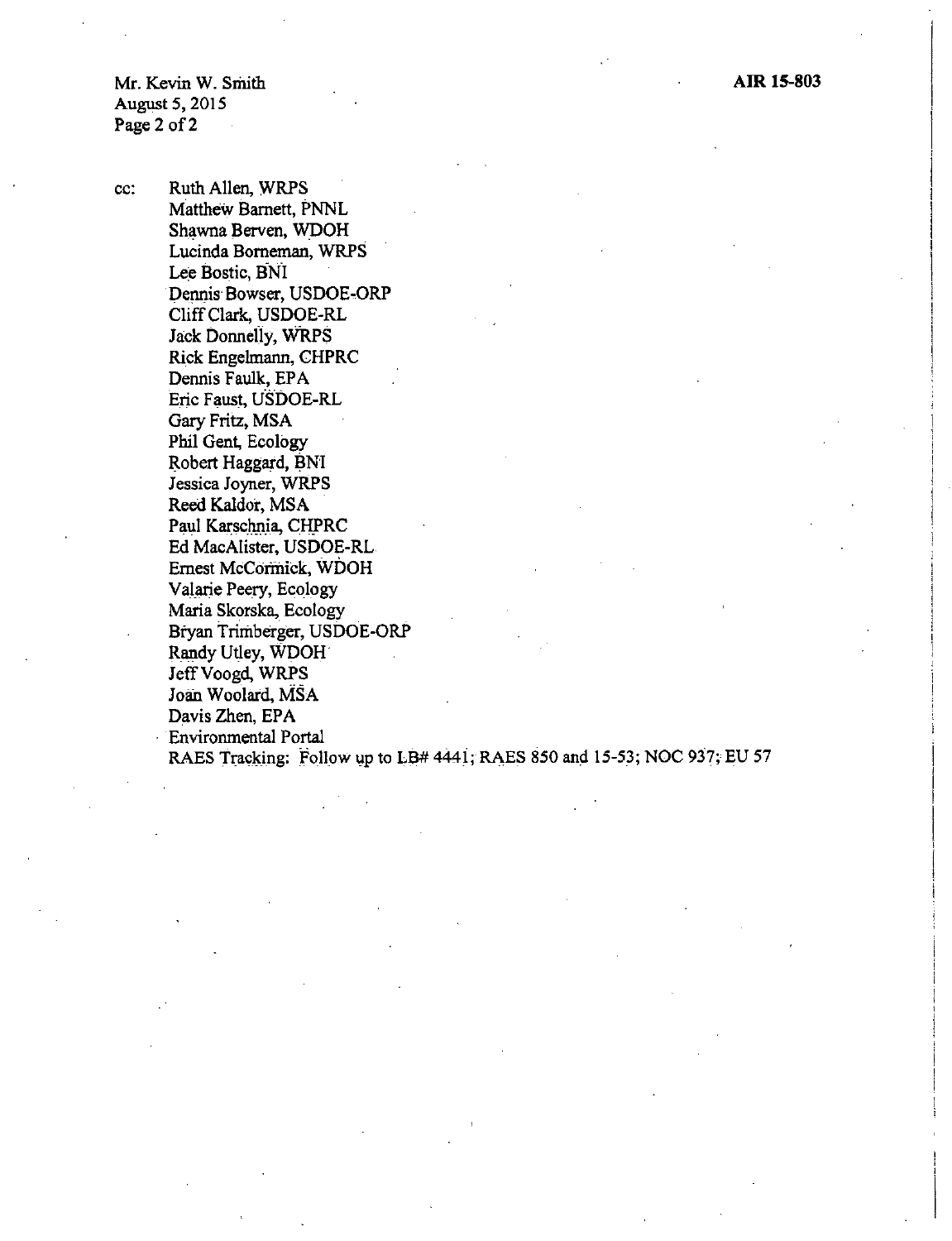# **Emission Unit ID: 57**

# 200 W-296P043-001

# 296-P-43

This is a MAJOR, ACTIVELY ventilated emission unit.

Tank Farme

# **Emission Unit Information**

| Stack Height: 21.00 ft.                                                        | $6.40 \text{ m}$ . | Stack Diameter 0.50 ft. | $0.15$ m. |  |
|--------------------------------------------------------------------------------|--------------------|-------------------------|-----------|--|
| Average Stack Effluent Temperature: 90 degrees Fahrenheit. 32 degrees Celsius. |                    |                         |           |  |

Average Stack ExhaustVelocity: 38.22 ft/second. 11.65 m/second.

**Abatement Technology BARCT** WAC 246-247-040(3), 040(4)

state only enforceable: WAC 246-247-010(4), 040(5), 060(5)

| Zone or Area | <b>Abatement Technology</b> | <b>Required # of Units</b> | <b>Additional Description</b>           |
|--------------|-----------------------------|----------------------------|-----------------------------------------|
|              | Prefilter                   |                            |                                         |
|              | Heater                      |                            |                                         |
|              | HEPA Filter Stages/Banks    | ּ                          | In series, one filter per<br>stage/bank |
|              | Fan                         |                            | $500 \text{ cfm}$                       |
|              | Demister                    |                            |                                         |

# **Monitoring Requirements**

state enforceable: WAC 246-247-040(5), 060(5), and federally enforceable: 40 CFR 61 subpart H

| <b>Federal and State</b><br><b>Regulatory</b> | <b>Monitoring and Testing</b><br><b>Requirements</b> | <b>Radionuclides Requiring</b><br><b>Measurement</b> | Sampling<br><b>Frequency</b> |
|-----------------------------------------------|------------------------------------------------------|------------------------------------------------------|------------------------------|
| 40 CFR $61.93(b)(4)(i)$                       | 40 CFR 61, Appendix $B_1$                            | Sr-90, Cs-137, Am-241, Pu-                           | Continuous                   |
| & WAC 246-247-075(2)                          | Method 114                                           | 239/240, Total Alpha, Total<br>Beta<br><del>.</del>  |                              |

# **Sampling Requirements Record sample**

# **Additional Requirements**

Additional monitoring or sampling requirements established by this License will be listed in the Conditions and Limitations section, if applicable.

Operational Status This emission unit, also known as POR04, is a skid/mobile type portable exhauster used to support tank farm operations, such as but not limited to, waste characterization, waste retrieval, decommissioning, deactivation, maintenance, and construction and operation support activities. When used it operates intermittently.

# This Emission Unit has 1 active Notice(s) of Construction.

| <b>Project Title</b> |                                                                              |            | Approval # Date Approved NOC_ID |     |
|----------------------|------------------------------------------------------------------------------|------------|---------------------------------|-----|
|                      | 296-P-43 Operation - Phase II Waste Retrieval and Closure (Replaces NOC 825) | AIR 15-803 | 7/29/2015                       | 937 |

# Conditions (state only enforceable: WAC 246-247-040(5), 060(5) if not specified)

- The total abated emission limit for this Notice of Construction is limited to 1.31E+00 mrem/year to the Maximally  $1)$ Exposed Individual (WAC 246-247-040(5)). The total limit on the Potential-To-Emit for this Notice of Construction is limited to 1.61E+03 mrem/year to the Maximally Exposed Individual (WAC 246-247-030(21)).
- $2)$ This approval applies only to those activities described below. No additional activities or variations on the approved activities that constitute a "modification" to the emission unit, as defined in (WAC 246-247-030(16)), may be conducted.

The operation of the waste retrieval system(s) for the removal of radioactive wastes from tanks at the Hanford Site.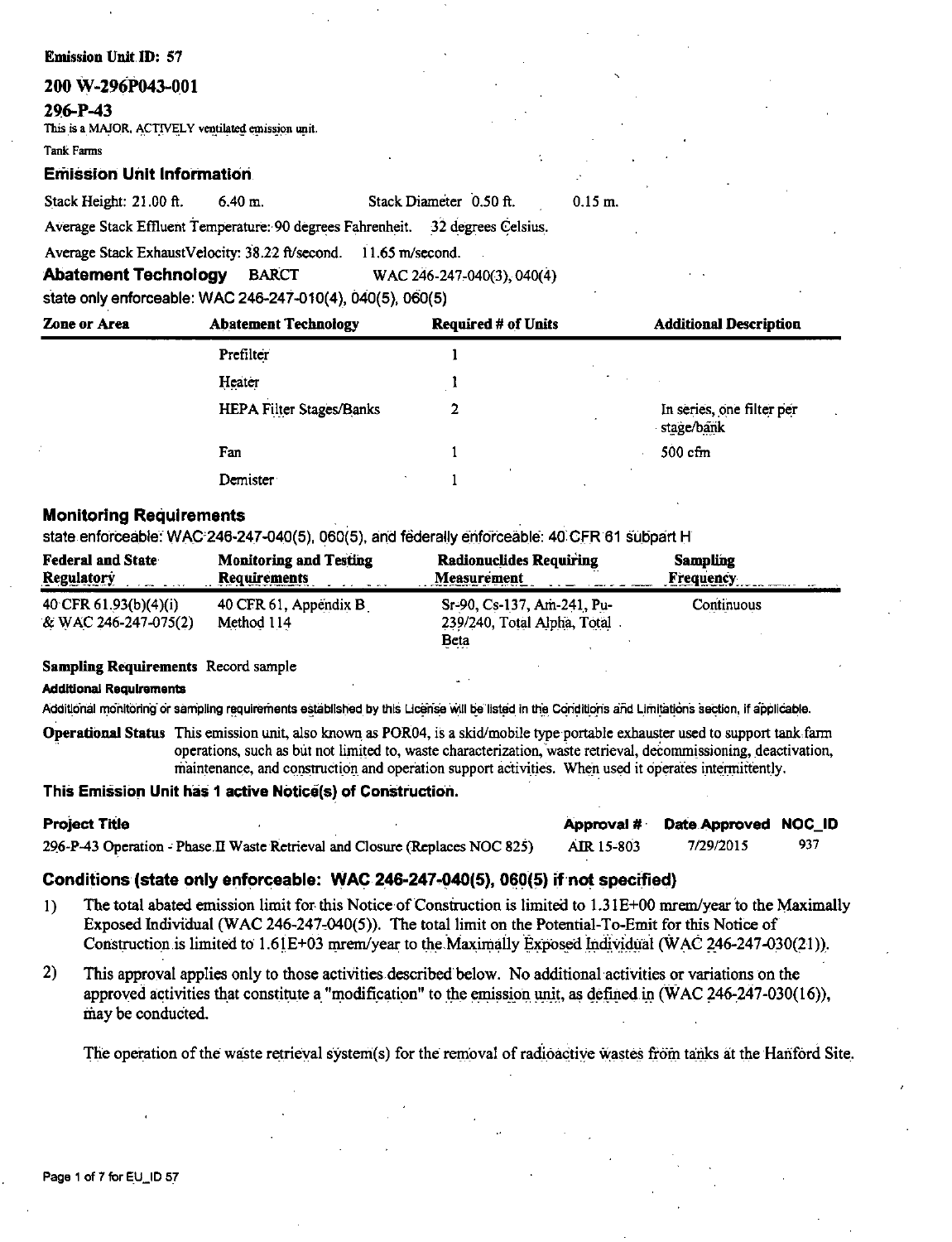# SALTCAKE DISSOLUTION WASTE RETRIEVAL SYSTEM

The saltcake dissolution waste retrieval system may be used to retrieve soluble saltcake waste. This method retrieves the soluble portion of the waste only, resulting in very few of the solids being pumped from the tank. The saltcake dissolution waste retrieval system deployed is for water, chemical agent, or catalyst liquid to be added to the tank using a variety of spray nozzles or "sprinklers". The approach is to sprinkle the waste surface with water, chemical agent, or catalyst liquid. The added water, chemical agent, or catalyst liquid must stay in contact with the saltcake for a long enough period of time for the brine to become saturated. Once the brine is saturated, it is pumped to a receiver tank, staging tank, storage double shell tank (DST), or other s\_taging/storage vessel associated with the supplemental treatment, packaging, or disposal. Salt solution will be removed using the existing saltwell pump or other pump placed into the tank.

A tank not equipped with a saltwell pump, a transfer-pump (progressive cavity, vertical turbine) can be installed and operated.

Remotely directablewater distribution devices will be located in risers spaced as far apart as practical. A combination of spraying waster, chemical agent, or catalyst liquid to dissolve the saltcake can be used in· conjunction with directing a flow of water or recirculating water at the waste to move it to the pump suction to allow the pumping of waste from the tank. Recirculated waste from the pump may be sent back to the tank as an alternative to using water to direct dissolution waste to the pump suction.

# MODIFIED SLUICING WASTE RETRIEVAL SYSTEM

Modified sluicing can be used for some waste retrieval. Modified sluicing is the introduction of liquid at low to moderate pressures and volumes into the waste. The liquid dissolves and breaks apart solid materials and suspends them in the waste slurry. A transfer pump installed in the tank provides the motive force to transfer the liquid slurry to a receiver tank.

Modified sluicing introduces sluice liquid in a controlled fashion using multiple sluicing nozzles at varying pressures and flows, then pumps out the resultant waste slurry. This maintains minimal liquid inventories within the tank at all times. The liquids that could be used in modified sluicing include water, recirculated supernatant/water from the receiving DST, recirculated supernatant/water, chemical agent, or catalyst liquid.

# VACUUM WASTE RETRIEVAL SYSTEM

A vacuum waste retrieval system can be used for waste retrieval activities. The vacuum waste retrieval system is introduced into the tanks by means of an articulating mast system (AMS). The AMS has a horizontal reach and rotational capabilities of 360 degrees. The AMS has a retracted position and can be extended vertically. Air is mixed at the suction end of the AMS enabling the required vertical lift for the waste to a topside receiver tank, batch vessel, or a staging single shell tank (SST), storage DST, or other staging/storage vessels associated with supplemental treatment, packaging, or disposal.

The AMS will be deployed through and attached to standard riser flanges that are available on the tanks. Cameras can also be installed in other risers for in-tank viewing and control of the AMS.

For the 200-series tanks in the 241-C, 241-U, 241-B, and 241-T Tank Farms, a vacuum retrieval process tank, staging tank, staging SST, storage DST, or other staging/storage vessel will be deployed. The receiver tank will receive-waste in batches from whichever tank is connected into the vacuum retrieval system. The vacuum pressure used to draw up the waste from the tank to the receivertankis relieved back into the tank being retrieved.

# MOBILE RETRIEVAL SYSTEM

A Mobile Retrieval System (MRS) can be used to retrieve waste from some tanks. The MRS consists of two intank systems. The first is a robotic crawler inserted.through one riser the second is an AMS inserted through a second riser. The AMS retrieves the sludge from the tank using a vacuum with assisting pneumatic conveyance. The AMS vacuum tube has a horizontal reach and can be extended to the bottom of the tank. The arm rotates 360 degrees. The vacuum will be directed through the AMS in the tank-to the end effector, which is in contact with Page 2 of 7 for EU ID 57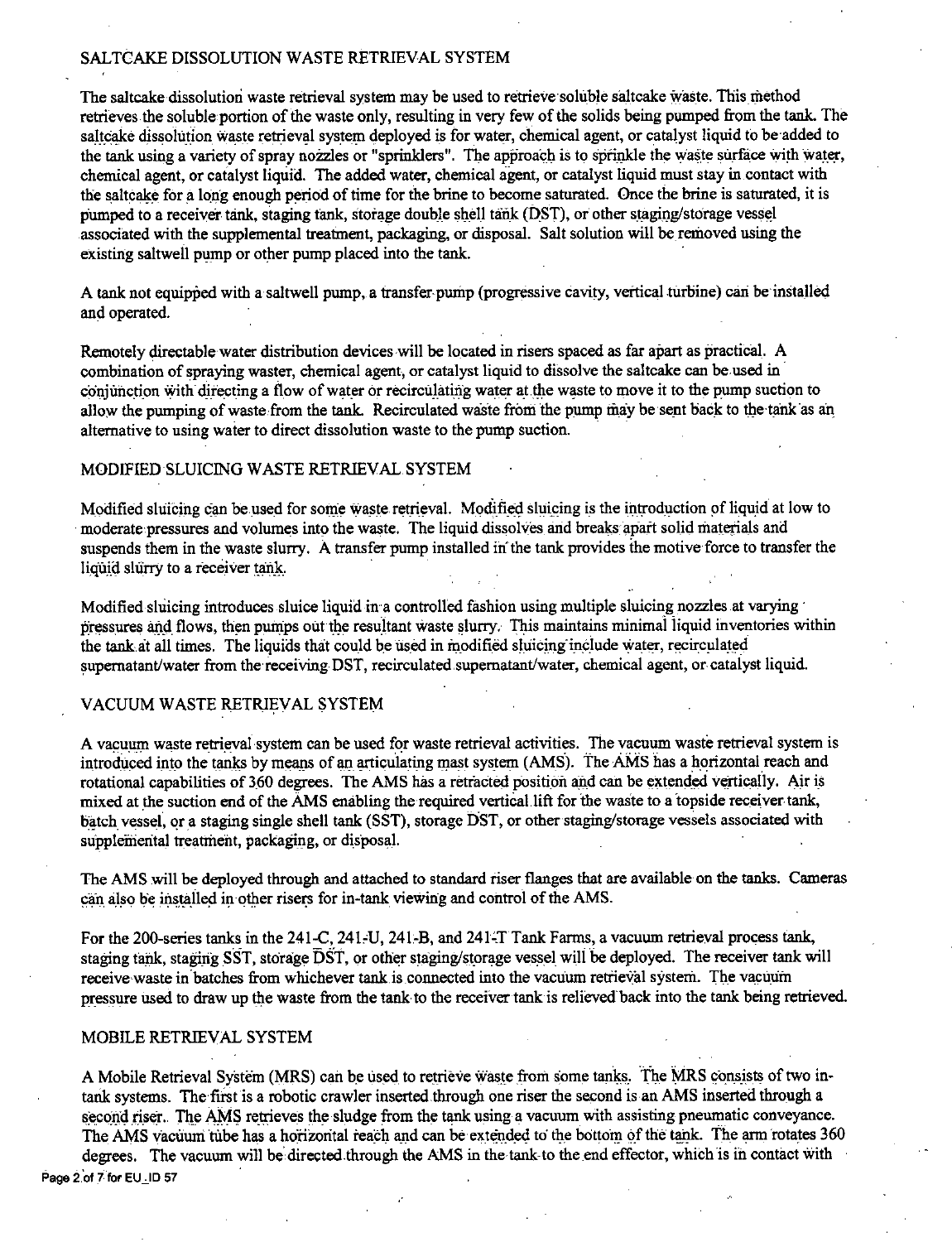the waste. The pneumatic conveyance-assisted vacuum retrieval system will draw the waste up through the vacuum to the waste vessel in the vessel skid in batches. The AMS is then valved out while the waste vessel is emptied and pumped out through the over ground transfer lines to a DST, a staging SST, or other treatment/disposal options. When the waste vessel is nearly empty, the transfer line will be valved out and the AMS will be valved back in and another batch of waste will be removed from the tank. This process will be repeated until waste near the center of the tank is removed. The robotic crawler will be remotely controlled to move and/or wash waste toward the center of the tank.

# MOBILE ARM RETRIEVAL SYSTEM

The Mobile Arm Retrieval System (MARS) is a waste retrieval system used to retrieve waste. The MARS employs two design options similar to currently permitted systems: 1) a sluicing retrieval option which is intended for retrieval of non leaker tanks, and 2) a vacuum retrieval option is intended for retrieval of assumed leaker tanks. Both options use an arm and sluicing jets and/or a high pressure water scarifier to break up the waste. The sluicer uses waste supernatant recycled from the DST to form a liquid jet using a nozzle. The scarifier uses filtered, pressurized water that comes from a high pressure water skid.

The equipment portion of the MARS includes a vertical, carbon steel mast (square cross section) as the main structural member. Attached to the vertical mast is a carbon fiber robotic arm. The arm is attached to a traveler that raises and lowers the arm relative to the vertical mast. The arm rotates 360 degrees - 380 degrees on a turntable located in the pit box. The arm also pivots up and down from an elbow at the traveler (hydraulic system) and extends and retracts (hydraulic system). The end of the arm articulates. The arm thus provides for a large range of motion such that the sluicing devices (recycle sluicer, water scarifier) located at ihe end of the arm can aim at most portions of the tank and from varying (e.g., short) distances.

The containment box which encloses the MARS will be ventilated by two parallel installed radial filters. The purpose of these filters is to minimize contamination from migrating up from the tank into the containment box via the open space on the large riser during retrieval operations. Minimization of contamination inside the containment box is desired should entry into the box ever be required for repairs. Inflow through these filters during retrieval is estimated to reach up to 60 cubic feet per minute (cfm). A valve will be installed between the filters and the containment box so filters can be isolated from the box. However, because the location of the valve will be approximately 12.feet above ground and difficult to reach without properly installed and inspected scaffolding, the valve will be left open at all times until retrieval of the tank-is complete. Once retrieval is complete the valve will be cl\_6sed.

# REMOTE WATER LANCE

The completion of tank retrieval may also be aided by a Remote Water Lance (RWL) that is.ahlgh pressure water device, or hydro laser. Alternatively, a High Pressure Mixer (HPM) may be used in the same capacity. The systems will consist of both  $\acute{e}x$ -tank and in-tank components. The ex-tank components will be comprised of; high pressure systems, operating controls, cables, and hoses. The in-tank components will be comprised of; umbilical, in,tank vehicle, high pressure nozzle(s), or the high pressure mixer.

The high pressure water systems will provide the water at the desired pressure, not to exceed 37,000 psig. A conditioning system will be used to filter the raw water entering the skid to ensure that no abrasive materials are entrained in the water. The water volumetric flow rate will be on the order of 4 to 18 gpm for the HPM and from 6 to 15 gpm for the RWL. The operating controls will be located in a control trailer outside of the farm fence. The cables and hoses will connect hydraulically powered in-tank vehicle with the ex-tank controls and water skid via the umbilical. The HPM consists of an adjustable height pipe with two pairs of opposed, high pressure, low volume water orifices located on the bottom of the pipe. The mixer is capable of being rotated 360 degrees and has an adjustable height range of approximately 7 feet. The positioning of the mixer is performed remotely using a hydraulic system. Additionally; the mixer has a single orifice on the bottom of the unit that can be used as an operational or installation aid. The in-tank vehicle will house one to four high pressure water nozzles. The RWL will be operated with the nozzle submerged to avoid aerosols in the tank. A rupture disc will be used to prevent reaching pressures above 37,000 psig.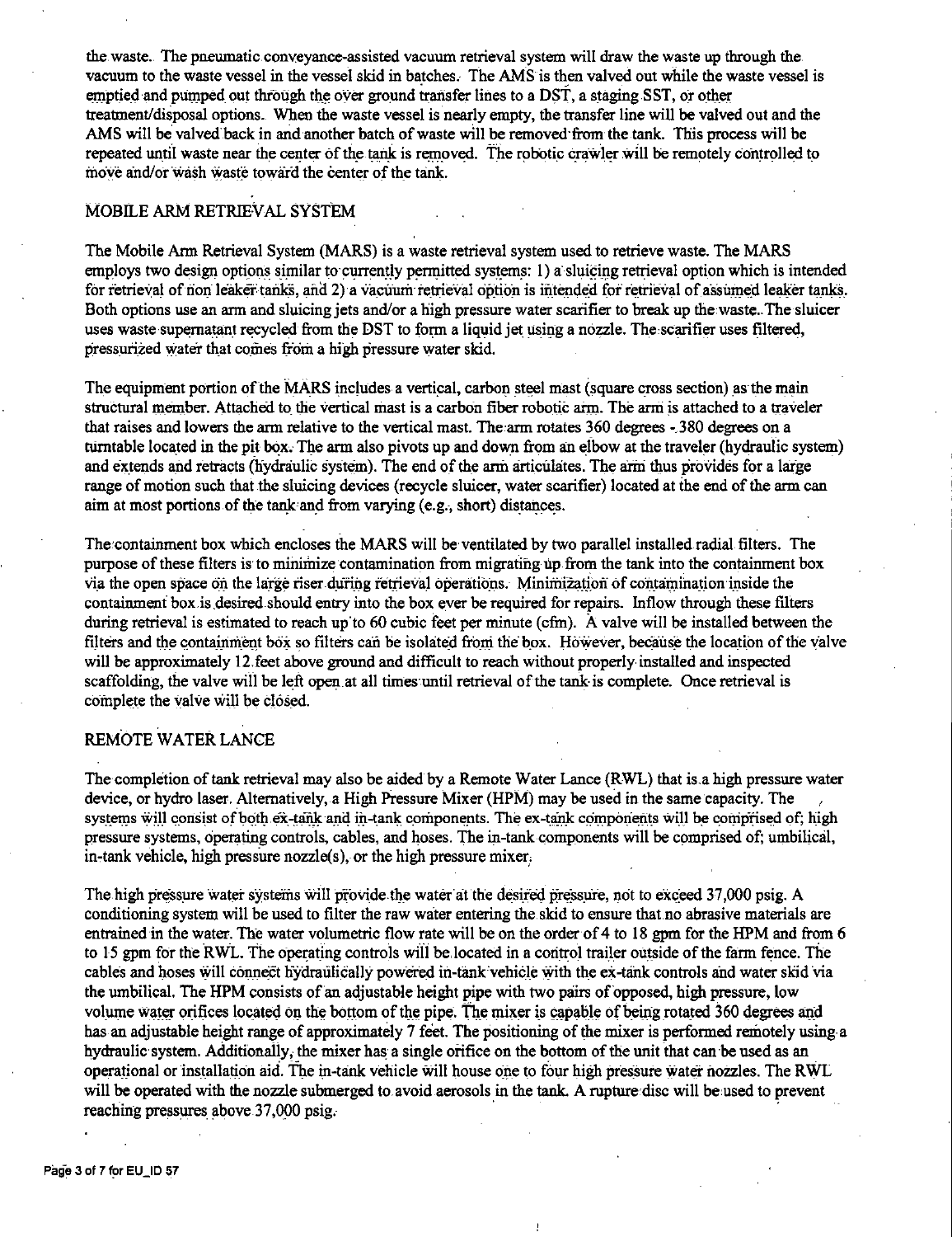# 3) The Annual Possession Quantity is limited to the following radionuclides (Curies/year):

# $Ac - 227$

Contributes less than 0.1 mrem/vr to the MEI, and represents less than 10% of the unabated PTE and represents less than 25% of the abated dose.

# Ba - 137 m

Contributes less than 0.1 mrem/yr to the MEI, and represents less than 10% of the unabated PTE and represents less than 25% of the abated dose.

#### Cm - 242

Contributes less than 0.1 mrem/vr to the MEI, and represents less than 10% of the unabated PTE and represents less than 25% of the abated dose.

## $Co - 60$

Contributes less than 0.1 mrem/yr to the MEI, and represents less than 10% of the unabated PTE and represents less than 25% of the abated dose.

## Eu - 152

Contributes less than 0.1 mrem/yr to the MEI, and represents less than 10% of the unabated PTE and represents less than 25% of the abated dose.

#### $H - 3$

Contributes less than 0.1 mrem/yr to the MEI, and represents less than 10% of the unabated PTE and represents less than 25% of the abated dose.

## Ni - 59

Contributes less than 0.1 mrem/yr to the MEI, and represents less than 10% of the unabated PTE and represents less than 25% of the abated dose.

#### $Pa - 231$

Contributes less than 0.1 mrem/vr to the MEI, and represents less than 10% of the unabated PTE and represents less than 25% of the abated dose.

 $1.20E + 02$ 

#### $P_{11} - 240$

Contributes GREATER than 0.1 mrem/yr to the MEI and represents greater than 10% of the unabated PTE

## Ra - 226

Contributes less than 0.1 mrem/yr to the MEI, and represents less than 10% of the unabated PTE and represents less than 25% of the abated dose.

## Sb - 125

Contributes less than 0.1 mrem/yr to the MEI, and represents less than 10% of the unabated PTE and represents less than 25% of the abated dose.

#### $Sn - 126$

Contributes less than 0.1 mrem/yr to the MEI, and represents less than 10% of the unabated PTE and represents. less than 25% of the abated dose.

#### Th - 229

Contributes less than 0.1 mirem/yr to the MEI, and represents less than 10% of the unabated PTE and represents less than 25% of the abated dose.

Am - 241

 $2.30E + 04$ 

Contributes GREATER than 0.1 mrem/yr to the MEI and represents greater than 10% of the unabated PTE

#### $C - 14$

Contributes less than 0.1 mrem/vr to the MEI, and represents less than 10% of the unabated PTE and represents less than 25% of the abated dose.

# $Cm - 243$

Contributes less than 0.1 mrem/yr to the MEI, and represents less than 10% of the unabated PTE and represents less than 25% of the abated dose.

# $Cs - 134$

Contributes less than 0.1 mrem/yr to the MEI, and represents less than 10% of the unabated PTE and represents less than 25% of the abated dose.

# Eu - 154

Contributes less than 0.1 mrem/yr to the MEI, and represents less than 10% of the unabated PTE and represents less than 25% of the abated dose.

#### I - 129

Contributes less than 0.1 mrem/yr to the MEI, and represents less than 10% of the unabated PTE and represents less than 25% of the abated dose.

## Ni - 63

Contributes less than 0.1 mrem/vr to the MEI, and represents less than 10% of the unabated PTE and represents less than 25% of the abated dose.

# Pu - 238

Contributes less than 0.1 mrem/yr to the MEI, and represents less than 10% of the unabated PTE and represents. less than 25% of the abated dose.

#### Pu - 241

Contributes less than 0.1 mrem/yr to the MEI, and represents less than 10% of the unabated PTE and represents less than 25% of the abated dose.

#### Ra - 228

Contributes less than 0.1 mrem/yr to the MEI, and represents less than 10% of the unabated PTE and represents less than 25% of the abated dose.

#### Se - 79

Contributes less than 0.1 mrem/yr to the MEI, and represents less than 10% of the unabated PTE and represents less than 25% of the abated dose.

#### $Sr-90$

Contributes GREATER than 0.1 mrem/yr to the MEI and represents greater than 10% of the unabated PTE

 $5.50E + 06$ 

## Th - 232

Contributes less than 0.1 mrem/yr to the MEI, and represents less than 10% of the unabated PTE and represents less than 25% of the abated dose.

Am - 243

Contributes less than 0.1 mrem/vr to the MEI, and represents less than 10% of the unabated PTE and represents less than 25% of the abated dose.

## Cd-113 m

Contributes less than 0.1 mrem/vr to the MEI, and represents less than 10% of the unabated PTE and represents less than 25% of the abated dose.

# Cm - 244

Contributes less than 0.1 mrem/vr to the MEI and represents less than 10% of the unabated PTE and represents less than 25% of the abated dose.

Cs - 137

#### $2.10E + 06$

 $5.30E + 03$ 

Contributes GREATER than 0.1 mrem/yr to the MEI and represents greater than 10% of the unabated PTE

## Eu - 155

Contributes less than 0.1 mrem/yr to the MEI, and represents less than 10% of the unabated PTE and represents less than 25% of the abated dose.

## Nb - 93 m

Contributes less than 0.1 mrem/yr to the MEI, and represents less than 10% of the unabated PTE and represents less than 25% of the abated dose.

## No - 237

Contributes less than 0.1 mrem/yr to the MEI, and represents less than 10% of the unabated PTE and represents less than 25% of the abated dose.

# Pu - 239

Contributes GREATER than 0.1 mrem/yr to the MEI and represents greater than 10% of the unabated PTE

## Pu - 242

Contributes less than 0.1 mrem/yr to the MEI, and represents less than 10% of the unabated PTE and represents. less than 25% of the abated dose.

the MEI, and represents less than 10% of the unabated PTE and represents less than 25% of the abated dose.

## Sm - 151

Contributes less than 0.1 mrem/yr to the MEI, and represents less than 10% of the unabated PTE and represents less than 25% of the abated dose.

## $Tc - 99$

Contributes less than 0.1 mrem/yr to the MEI, and represents less than 10% of the unabated PTE and represents less than 25% of the abated dose.

II - 232

Contributes less than 0.1 mrem/yr to the MEI, and represents less than 10% of the unabated PTE and represents less than 25% of the abated dose.

Ru - 106

Contributes less than 0.1 mrem/vr to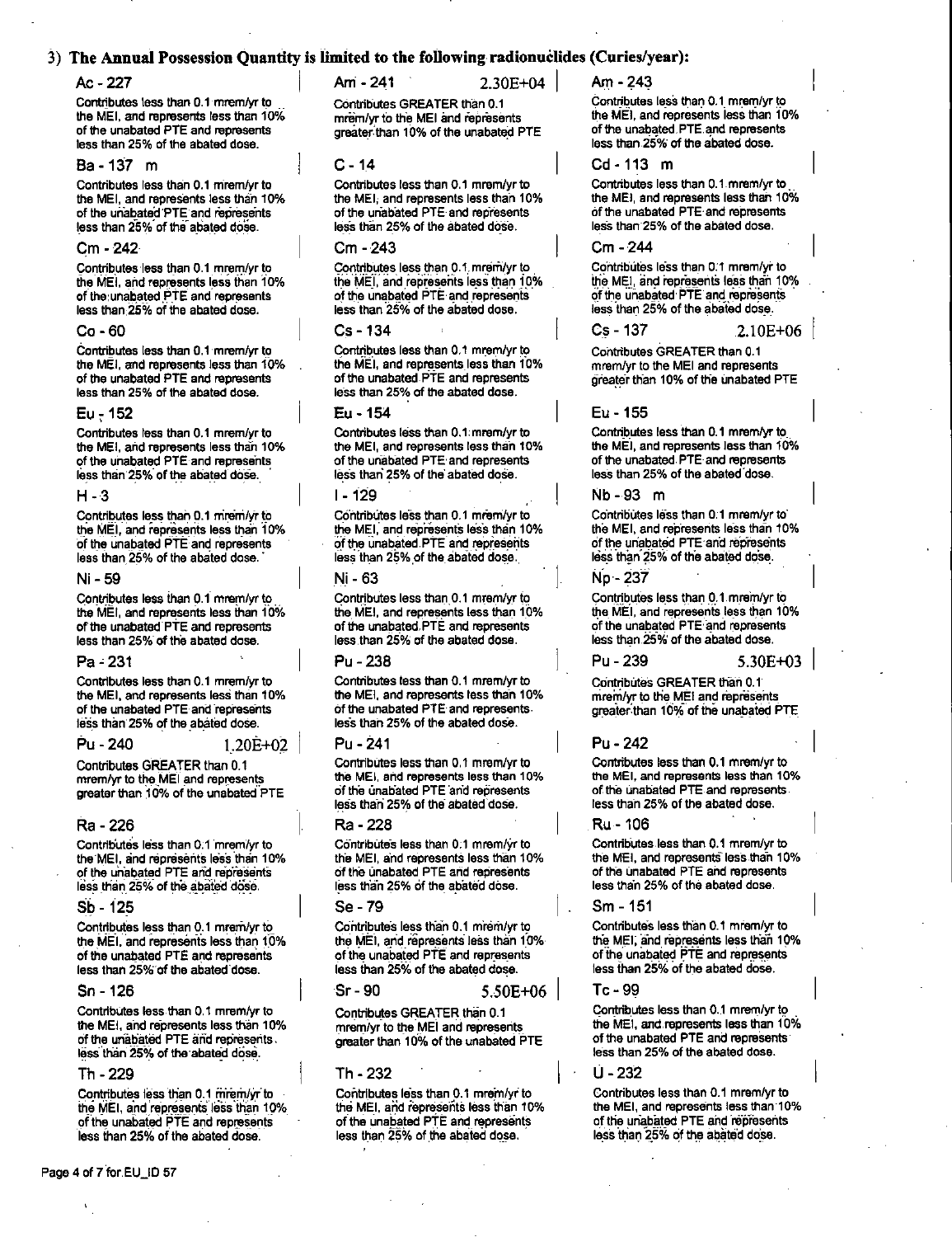# $U - 233$

Contributes less than 0.1 mrembr to the MEI, and represents less than 10% of the unabated PTE and represents less than 25% of the abated dose.

 $U - 236$ 

Contributes less than 0.1 mrem/vr to the MEI, and represents less than 10% of the unabated PTE and represents less than 25% of the abated dose.

# $7r - 93$

Contributes less than 0.1 mrem/vr to the MEI, and represents less than 10% of the unabated PTE and represents less than 25% of the abated dose.

#### $4)$ RELEASE RATES-WDOH Log Approval

The annual possession quantity (APO) shall be tracked on a WDOH approved log. WDOH authorizes approval of the Tank Waste Information Network System (TWINS) as the logging mechanism for APOs of radionuclide source terms (WAC 246-247-080(7)).

#### $5)$ WDOH ALTERNATE APPROVAL-Release Fractions

WDOH accepts that the PTE calculation shall be based on the inventory of material to be managed (tank inventory and supernate) using the release fraction for the tank inventory of 1.0 E-3 for tank inventory and 8.0 E-5 for supernate (WAC:246-247-040(5) and WAC:246-247-060(5)).

#### WDOH ALTERNATE APPROVAL-Non Destructive Analysis Method  $6)$

A pre-operational Non Destructive Analysis (NDA) of the exhauster(s) HEPA filters and a post-operational NDA will be performed the first time each of the four waste retrieval methods (mobile retrieval system, vacuum retrieval, supernatant sluicing, and saltcake dissolution with supernatant) when placed into service. The post-operational NDA should occur after one cycle or phase of waste retrieval operation is completed, a method replaces another method during a cycle/phase or six months from the in-service date, whichever occurs first. The facility may opt to replace the exhauster's HEPA filters prior to placing a new waste retrieval method in service and eliminate the preoperational NDA (WAC 246-247-040(5), WAC 246-247-060(5), and WAC 246-247-075(4)).

WDOH ALTERNATE APPROVAL-Standards  $7)$ General WAC 246-247 technology standard exemptions justified and documented in RPP-19233, WAC 246-247 technology standard exemption justification for waste tank ventilation systems, may be applied to Phase II NOC retrieval exhauster operations. (WAC 246-247-040(5) and WAC 246-247-060(5)).

## 8) WDOH NOTIFICATION-Leak Testing Cannot be Performed If new or altered section of ductwork cannot be tested due to tie-ins, WDOH will be notified (WAC 246-247-040(5) and WAC 246-247-060(5)).

- 9) WDOH NOTIFICATION-Change in PTE Calculations The department will be notified if radionuclides other than Cs-137, Sr-90, Pu-239/240, and Am-241 are identified that contribute greater than 10% of the PTE or greater than 0.1 mrem/yr TEDE to the MEI when a unit is deployed or redeployed (WAC 246-247-040(5) and WAC 246-247-110(8)).
- $10<sub>1</sub>$ WDOH NOTIFICATIONS-Differential Pressure Out of Range The differential pressure readings for the pre-filters and both stages of HEPA filters shall be monitored recorded and trended a minimum of weekly. The exhaust system will be configured to automatically shut down at 5.9 inches of water (or less) pressure differential across the HEPA filter(s) for the first filter in series or multiple filters in series as indicated by the local readout. If the final HEPA filter in the system exceeds 5.9 inches of water pressure differential across the filter, the cause will be determined and WDOH will be notified through normal established channels (WAC 246-247-040(5) and WAC 246-247-060(5)).
- WDOH NOTIFICATION-Retrieval Under Passive Ventilation Contitions  $11)$ Retrieval activities shall occur under passive ventilation only when an exhauster can no longer be operated on a single shell tank due to structural concerns. The justification for structural concerns with the single shell tank shall be documented and provided to WDOH upon request. (WAC 246-247-040(5) and WAC 246-247-060(5))

# $12)$ WDOH NOTIFICATIONS-High Reading on Weekly Smear-Surveys Monitoring of breather filters during retrieval activities shall consist of weekly smear surveys on the inside surface of the ducting and downstream of the HEPA filter or on the outside of the screen covering the outlet of the vent. Levels above 10,000 dpm/100cm2 beta/gamma and 200 dpm/100cm2 alpha shall be reported to WDOH. (WAC

Page 5 of 7 for EU\_ID 57

# $U - 234$

Contributes less than 0.1 mrsm/ur to the MEI, and represents less than 10% of the unabated PTE and represents less than 25% of the abated dose.

 $11 - 238$ 

Contributes less than 0.1 mrem/vr to the MEI, and represents less than 10% of the unabated PTE and represents less than 25% of the abated dose.

# $U - 235$

Contributes less than 0.1 mrem/vr to the MEI, and represents less than 10% of the unabated PTE and represents less than 25% of the abated dose.

y. an

Contributes less than 0.1 minute to the MEI, and represents less than 10% of the unabated PTE and represents less than 25% of the abated dose.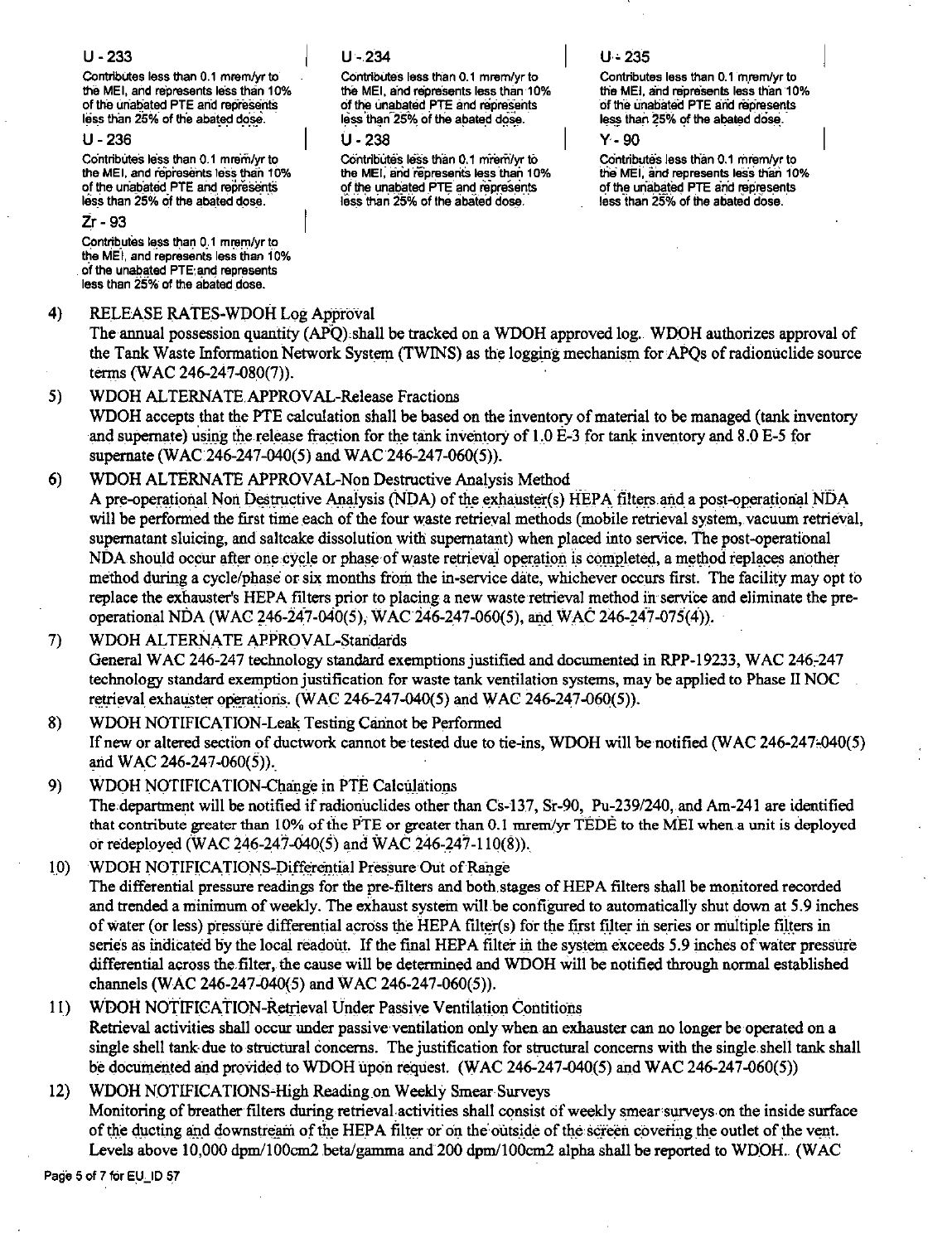246-247-040(5) and WAC 246-247-060(5))

13) STANDARDS-Startup Leak Testing

New or altered sections of ductwork shall be leak tested in accordance with the requirements of ASME AG-1 Section SA prior to use. Normal maintenance of the system (e.g., replacing gaskets, replacement of in kind components, flow profile analysis in the ductwork, air sampling from test ports in the duct, and demister flushing) are not considered to be alteration (WAC 246-247-040(5), WAC 246-247-060(5), and WAC 246-247-075(2)).

STANDARDS-Stack Monitoring Systems  $14)$ 

The emission unit stack monitoring system shall meet the requirements of ANSI/HPS N13.1-1999 including the stack monitoring system inspection requirements also referenced in 40 CFR 61 App. B, Method 114, Table 2.-Maintenance, Calibration, and Field check requirements (WAC 246-247-040(5), WAC 246-247-060(5), and WAC 246-247-075(2)).

15) ABATEMENT TECHNOLOGY-HEPA Filter Testing

The HEPA filters are in-place leak tested annually in accordance with a written procedure that addresses testing and visual inspections based on ASME N510 and ASME N511, and shall have a minimum efficiency of 99.95% (WAC 246-247-040(5), WAC 246-247-060(5), and WAC 246-247-075(2)).

In addition, the following conditions require in-place leak testing of the HEPA filters (the filter system to be retested):

•HEPA filter replacement

•Relocating the ventilation system exhauster

- **ABATEMENT TECHNOLOGY-Filter Protection**  $16<sub>1</sub>$ The relative humidity shall be maintained below 70%. If the relative humidity cannot be directly measured, the ventilation system exhauster operating temperature will be monitored daily to ensure that the appropriate temperature is maintained, based on psychometric charts and engineering calculations, so that the relative humidity remains below 70%. Daily Monitoring is not required over weekends and holidays when no waste disturbing activities are occurring (WAC 246-247-040(5) and WAC 246-247-060(5)).
- ABATEMENT TECHNOLOGY-Temperature Values in the Airstream  $17<sub>1</sub>$ The airstream temperature is also monitored to verify that it is below the 200°F limit established for continuous operation and  $250^{\circ}$ F limits established for periodic operation to protect the HEPA filters (WAC 246-247-040(5)).
- ABATEMENT TECHNOLOGY-Ductwork Insulation  $18)$ All ventilation ductwork from the exit of the tank to the inlet of the exhauster filter housing, shall be insulated (WAC 246-247-040(5) and WAC 246-247-060(5)).
- ABATEMENT TECHNOLOGY- Ventilation System Exhauster Suspension from Active Service  $19)$ The following will be implemented when a ventilation system exhauster that has been connected to a radioactive source is shut down and placed in suspension from active service. The following items will be completed 90 days after suspension from active service. Suspension from active service begins when the permit required preventative maintenance tasks are suspended or 365 days from the last day of operation, whichever is sooner.

. Isolate (e.g., valve or blank off) the ventilation system exhauster unit from the source of radioactivity. •Isolate (e.g., valve or blank off) the source of radioactivity (e.g., tank) or establish an alternative flow path through a registered emission point (e.g., passive filter or powered exhauster).

•Isolate the flow path downstream of the last stage of HEPA filtration by capping the stack or alternative location if the stack has been removed.

•Provide written notification to WDOH documenting completion of the above.

During suspension from active service, the monitoring and associated recordkeeping are not required to be conducted. In addition, the abatement and monitoring system testing (e.g., aerosol testing of the HEPA filters), maintenance, calibration, field checks, and the associated recordkeeping are not required to be conducted (WAC 246-247-040(5)) and (WAC 246-247-060(5)).

ABATEMENT TECHNOLOGY-Ventilation System Exhauster Return to Active Service. 20)

The ventilation system exhauster will be evaluated for its ability to meet the regulatory requirements to operate prior to placing the exhauster back in service:

•Verify that parts removed during suspension from active service have been replaced-in-kind and the unit has been returned to full function.

•Conduct abatement and monitoring system inspections and field checks.

•Verify that the abatement and monitoring system testing, maintenance, and calibration have been completed. (Note: some testing, maintenance, and calibration can only be completed when the exhauster is running.) The CAM and sampling system are to be operated during aerosol testing.